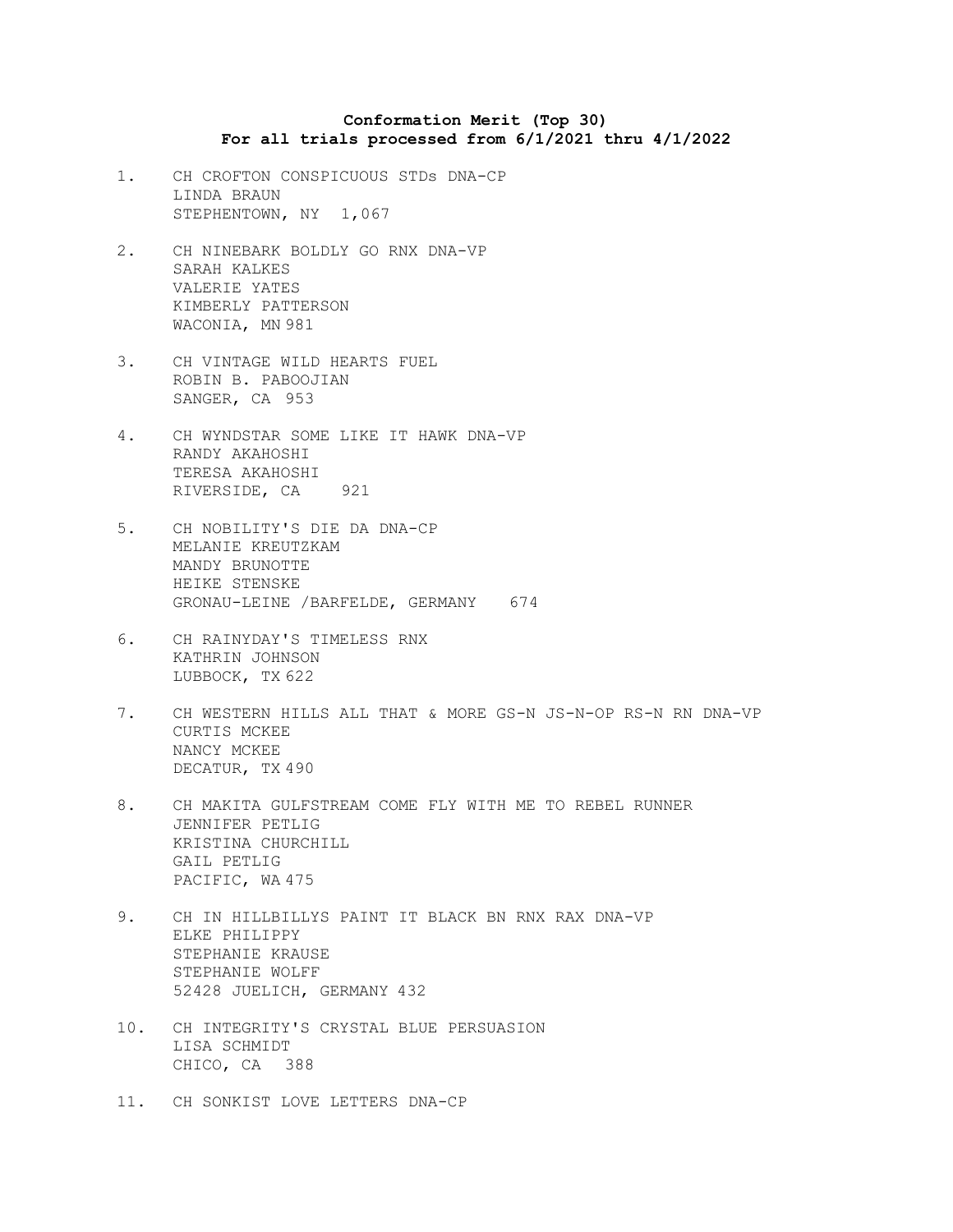HEATHER SCOTT PAUL SCOTT LANCASTER, CA 384

- 12. CH STARPOINT'S NICK OF TIME AT WILLOWBROOK CD DNA-VP SHARON WILLIS JOE WILLIS LILBURN, GA 370
- 13. CH VINELAKE'S I'LL HAVE ANOTHER DNA-CP SANDRA LANDRY AMY JOHANSON MEDWAY, MA 306
- 14. CH SKYRYDER QUEEN OF DRAGONS DNA-CP CAROL L PRIBYL CLARISSA L SHANK WADDELL, AZ 260
- 15. CH REVELAIRE A STELLAR PILGRIMAGE BN GS-E JS-N RM DNA-CP ALYSSA BLACK ENGLEWOOD, OH 257
- 16. CH BAYBERRY AIRAM AUGUST RUSH DNA-CP JILL THOMPSON AMBER AANENSEN MARIA A NEFF WILMINGTON, OH 240
- 17. CH EVERAFTER CARBON COPY RICK GANN KAY HERRINGTON STEPHENVILLE, TX 235
- 18. CH STARPOINT BODACIOUS ANOTHER TIME BN CD RNX DNA-VP REBECCA GIMZO CLEMONS, IA 233
- 19. CH CAVALIER'S JUST LIKE MAGIC TERESA CALDWELL BRUCE CALDWELL PILOT, VA 231
- 20. CH SHALAKO'S UNDER THE INFLUENCE DNA-VP SHELLY HOLLEN DEER PARK, TX 224
- 21. CH FOREVR FARM BREAKING NEWS KATHLEEN SUMNER EVANS SUMNER JACKSONVILLE, FL 216
- 21. CH SKYRYDER STORM OF SWORDS DNA-CP SHELBY SHANK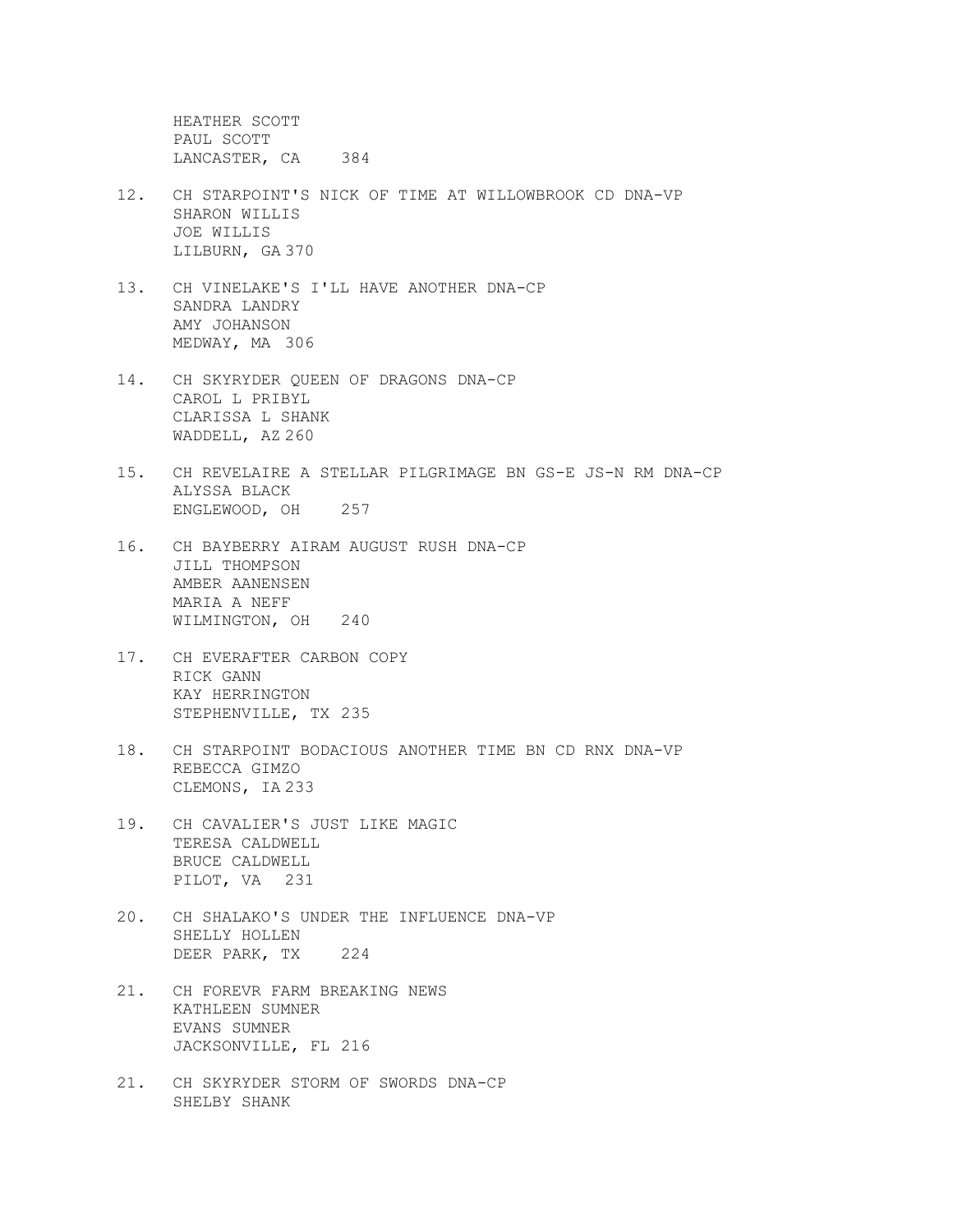TAYLOR WAGNER CASPER, WY 216

- 23. CH CAROLINA GET THE SENSATION CALAIS DNA-CP TERRI MORGAN ELIZABETH A. STIBLEY LYNN BRODINE SELENA POPLIN SALISBURY, NC 199
- 24. CH SNOWRIDGE GOLDCREST PEPPERED TO PERFECTION DNA-CP MARY E DETOR TINA M BECK CAZENOVIA, NY 198
- 25. CH LIMELITE'S MUST HAVE IT DNA-VP LORI M CHARRON ADAM TAVARES BUCKLEY, WA 188
- 26. CH TRILOGY'S MAYBE IF I NEVER KNEW YOU BN CD RNX DNA-VP MICHAEL MCGUIRE KRYSTAL MCGUIRE ELIZABETH A. STIBLEY HANNAH MCGUIRE DEBBIE DILLON SHINGLE SPRINGS, CA 186
- 27. CH GOLDCREST CRUISIN' IN MY BIKINI MARY L HAMMERBERG TINA M BECK MATTAWAN, MI 185
- 28. CH LIMELITE'S REPEAT AFTER ME DNA-VP SAVANNAH PERRY ADAM TAVARES PRINEVILLE, OR 179
- 29. CH ABSOLOOT SHINE BRIGHT@HIGHLINE GS-N JS-N RS-N RNX DNA-VP JOAN SKINNER JACQUIE HALLENBECK SALIDA, CO 177
- 30. CH NAVROCK DA LA VUELTA DNA-CP BRANDY GEISINGER HAMPTON, IA 176
- 31. CH STONEHAVEN BAYSHORE ALRIGHT! ALRIGHT! ALRIGHT! DNA-VP SUMMER JEWEL FULS LAURA ABBOTT MOLALLA, OR 163
- 32. CH ATCH-II WESTERN HILLS IT GIRL DNA-VP SHERI BACON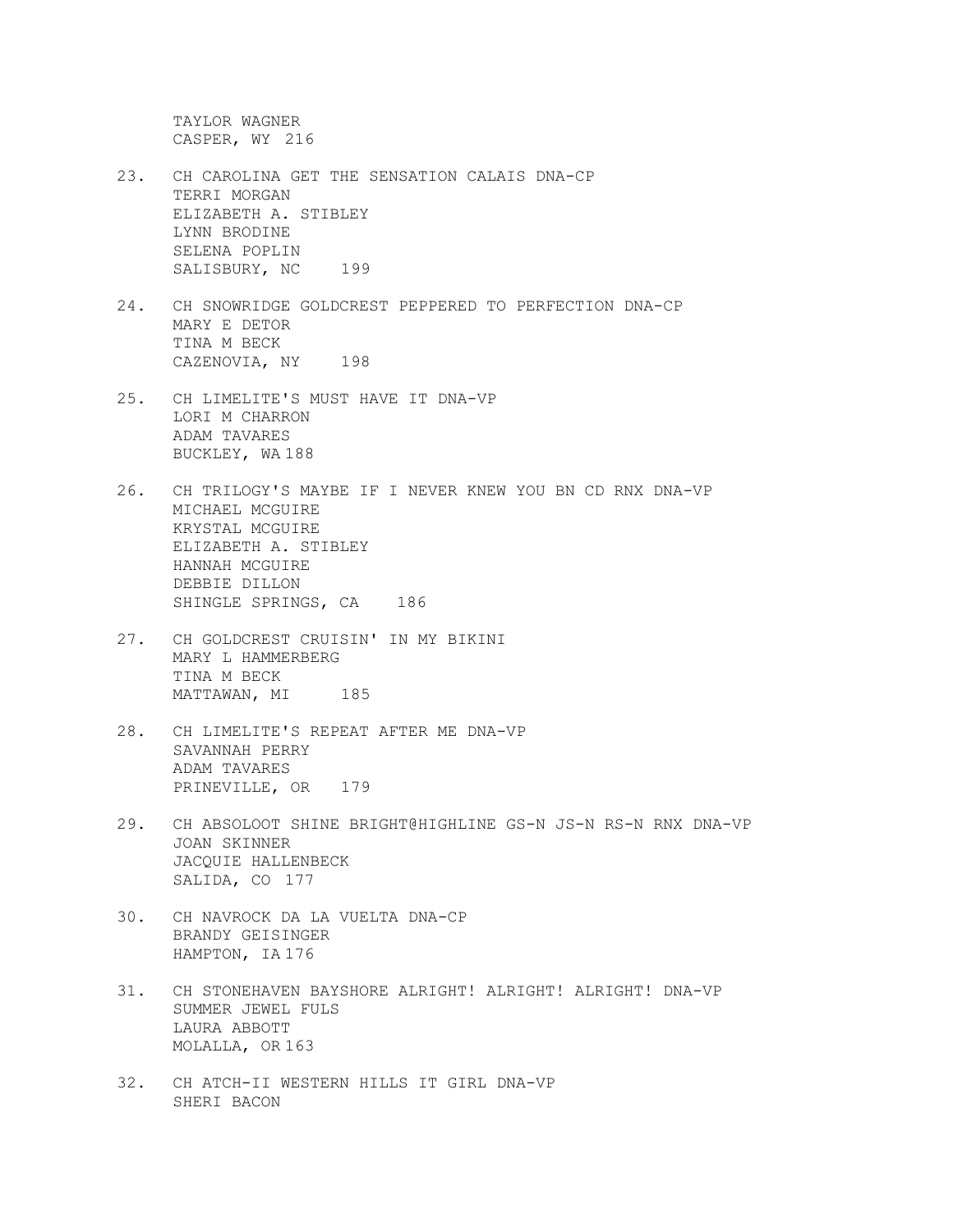SANGER, TX 159

- 33. CH STONE RIDGE FOOLISH PLEASURE DNA-CP JENNIFER D CANNON CHERRIE T CANNON RIVERTON, UT 142
- 34. CH SPRING FEVER DANCIN ON THE EDGE OF PARAMOUNT DNA-VP KATELYN SCOTT PEART VALERIE L YARBER KLAYTON YARBER SHERRIE SCOTT LEHI, UT 141
- 35. CH SPRING FEVERS WILD HARE DNA-CP KATELYN SCOTT PEART SHERRIE SCOTT BAILEY CRADER LEHI, UT 127
- 36. CH DREAMEYES PASSION IS A SECRET BN DNA-VP MAGDA GILLES MELANIE SAUER 56206 HILGERT, GERMANY 124
- 36. WTCH CH BLESSEDHOPE ABOVE THE CLOUDS OFTDsm DNA-VP SUSAN M ROWLEY MIRA LOMA, CA 124
- 38. CH WOODSTOCK'S BELLE MODE EN ROUGE DNA-VP LINDA BUELL PRESCOTT, AZ 117
- 39. STONE RIDGE FALL ON ME JENNIFER D CANNON CHERRIE T CANNON RIVERTON, UT 116
- 40. CH RUNWAY TERRABLUE TURN THE PAGE DNA-VP MAREN SMITH ELLY MATESIC NEWFANE, NY 113
- 41. CH VENTURA MADE FOR ADELAIDE @ KATHY PELOQUIN MARSTONS MILLS, MA 109
- 42. CH SPRING FEVER LET THE JOURNEY BEGIN TAMARA BARTH SHERRIE SCOTT BELLINGHAM, WA 105
- 43. CH EVERAFTER'S COVERGIRL OF TIMBERWOOD DNA-VP LAURA VIOLA PEARSON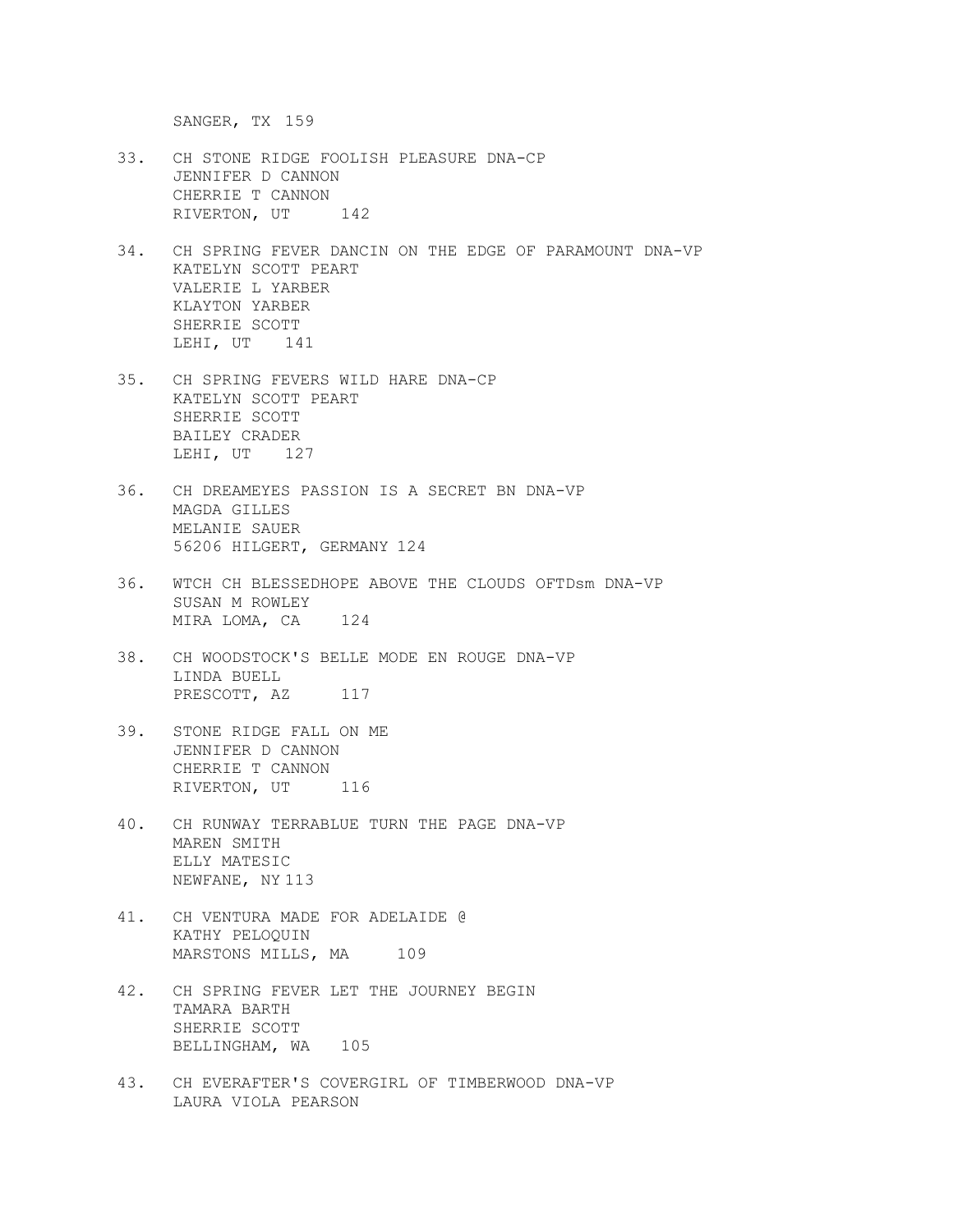ANNA JANE PEARSON TONI VIOLA PEARSON GRANITE FALLS, WA102

- 44. CH SOME KIND OF MAGIC'S YOU GOT ME LOVE STONED JS-O RS-N DEBBY MICHIELSEN LUC GOOSSENS 3940 HECHTEL-EKSEL, BELGIUM 101
- 44. CH SADDLEROCK'S US AND THEM DNA-VP PAM VON PRESSENTIN HANNAH DAVIS TONASKET, WA 101
- 46. CH TEBRAT'S BOOTS AND BELLES DNA-VP KATHRYN ROSS-NASH ZACHARY ROSS-NASH BRADENTON, FL 100
- 47. CH REVERIE PRIMAVERA OF LAS ROCOSA CAROL ANN HARTNAGLE LEON B GOETZ HENDERSON, CO 97
- 47. CH AFFINITYS STRAIGHT TEQUILA NIGHT AT LF CASSIE KINDLE JOAN MEYER SEDALIA, MO 97
- 47. CH RELIC'S I AM ONE WITH THE FORCE JS-N DNA-VP LEIGH HOLMES SAMANTHA STOEKE MARY DETOMA MILFORD, MA 97
- 50. CH KIJI AIN'T NO COWBOY DNA-CP RYLEE CARLON KIM SCHMIDT ALICIA SCHMIDT PASCO, WA 96
- 51. SAFFIRE'S I'LL HAVE ANOTHER DEBBIE CARTER SANDRA RESCH T0B1X0, CANADA 95
- 51. CH CAROLINA CALAIS NO FLY ZONE DNA-CP ELIZABETH A. STIBLEY TERRI MORGAN SELENA POPLIN LITTLETON, CO 95
- 53. CH RIOT'S STRENGTH OF THE WORLD BRITTANY GREENDEER